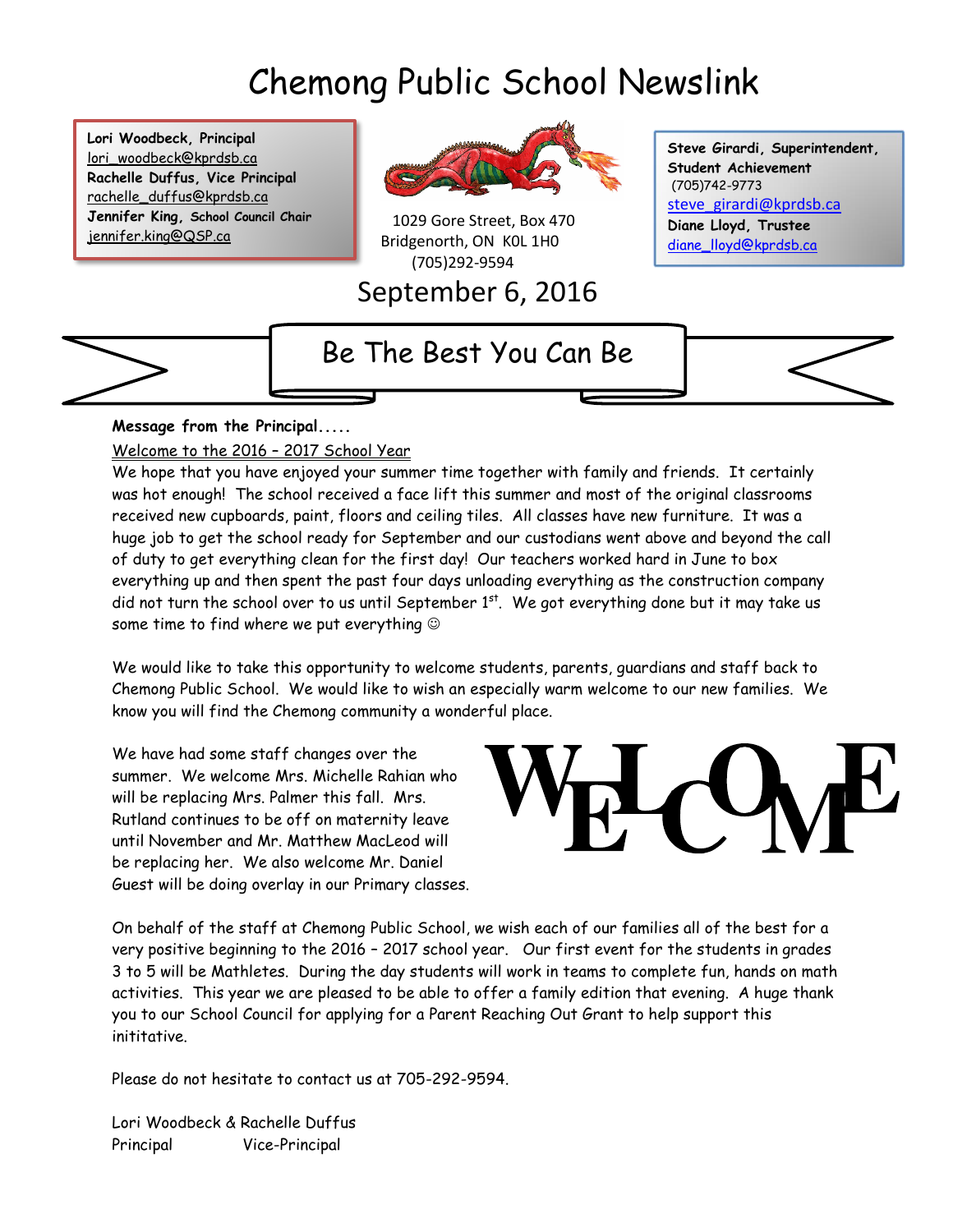#### **Chemong 2016-2017 Staff**

- FDK Mr Matt MacLeod in for Rachel Rutland(mat leave)/Ms Sharon Pomeroy
- FDK Mrs Michelle Rahian/Ms Lisa Dagarno
- FDK Mrs Jennifer Newson-Towns/Ms Cyndi Kulla
- 1/2 Mrs Tawsha Thompson
- 1 Ms Renee Shearer
- 2 Ms Margaret Adkins
- 2 Miss Jennifer Edwards
- 3 Mrs Diane Young
- 3 Ms Seana Carr
- 4 Mrs Pamela Stinson
- 4 Mrs Kim Sperry
- 5 Mrs Sandy Gavard
- 5 Mr Matthew Imeson
- 6 Mrs Krista Delahunt
- 6 Miss Joan Price
- 7 Mr Anton Selmeczi
- 7 Mr Ben Imeson
- 8 Mrs Tasha Deline
- 8 Miss Lorie Windrem
- FRENCH Ms Valerie Wright Ms Frankie Perrin
- SERT Mrs Kim Forrest
- Ms Rachelle Duffus
- Library Ms Jennifer Sanderson
- Prep Mr Daniel Guest
- EA Mrs Ann Marie Telford Mrs Denise Beckett Ms Simone Northey
- CYW Ms Hannah Fuderer Mrs Jamie Martindale

#### **2016-2017 School Day**

| $7:45$ a.m.    | Office opens                      |
|----------------|-----------------------------------|
| 8:30 a.m.      | Yard Duty starts                  |
| $8:45$ a.m.    | Classes begin                     |
| 10:25 - 11:05  | <b>Recreation/Nutrition Break</b> |
| $11:05$ a.m.   | Classes resume                    |
| $12:45 - 1:25$ | Nutrition Break/Recreation        |
| $1:25$ p.m.    | Classes resume                    |
| 3:05 p.m.      | Dismissal                         |
| 3:10 p.m.      | <b>Buses leave</b>                |
| 3:45 p.m.      | Office closes                     |
|                |                                   |

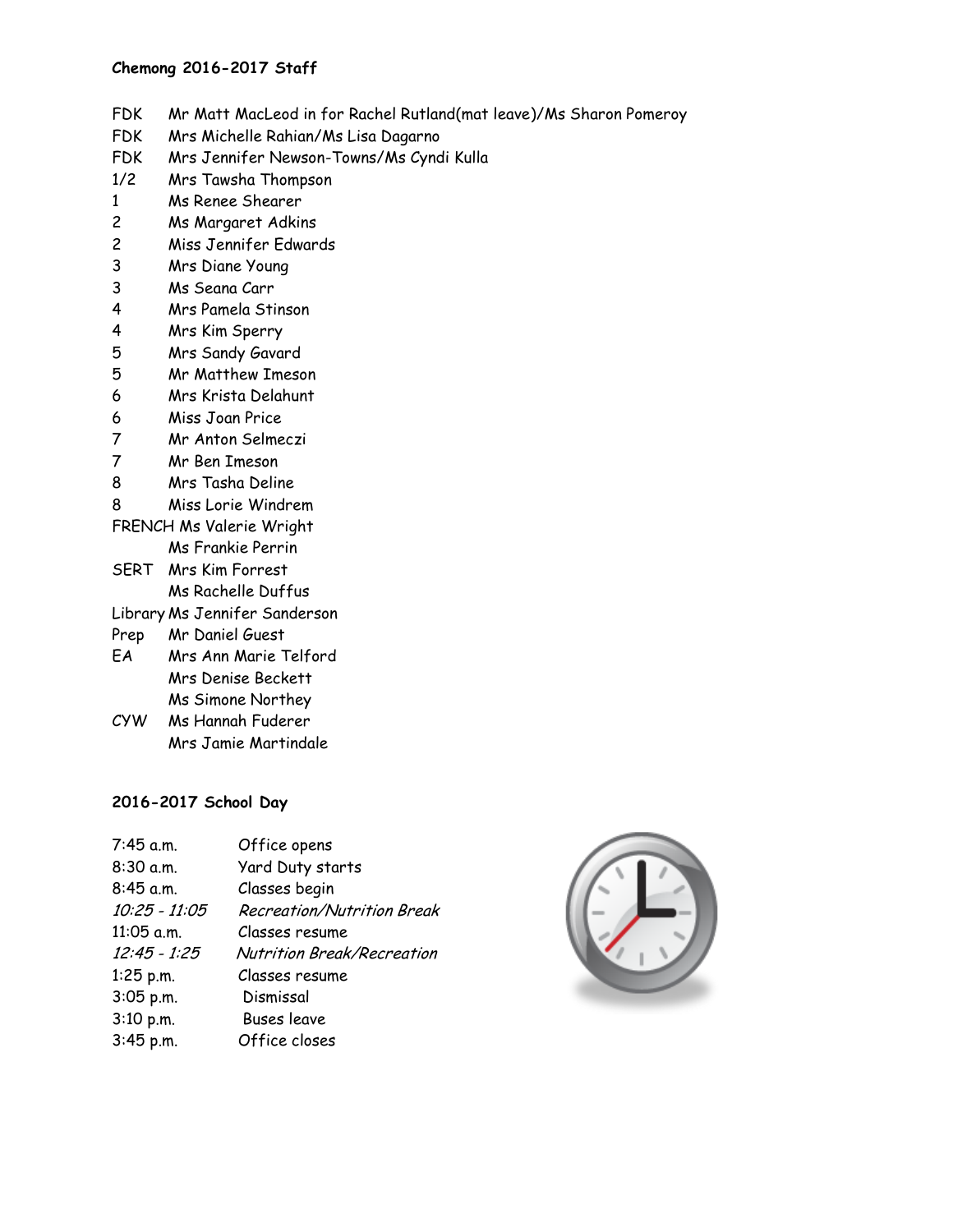#### **School Council**

Our School Council meets monthly to discuss ways to improve the educational experience of our students, to improve student achievement and to enhance the accountability of the education system to parents. Our first meeting will take place on **Tuesday, September 20th at 6:30 p.m**. in the school library. We hope you can join us and help make this a wonderful year.

#### **Hot Lunches**

Information about hot lunches will be coming out once we have a co-ordinator. If you are interested in helping out please let the office know ASAP.

#### **Twoonie Tuesday Pizza**

We will continue to have "Twoonie Tuesday Pizza Days" starting on Tuesday, September 13<sup>th</sup>. We will have cheese and pepperoni pizza slices available for purchasing for \$2.00/slice at second nutrition break. You don't need to order in advance, just bring in your twoonie that morning.

#### **Edsby**

KPR is utilizing technology in new ways beginning this September. Edsby and School Cash Online will



improve our ability to connect and work together to support your child.

KPR is using Edsby to connect students, parents and teachers. Edsby lets families see what's happening with their kids at school and helps them play a more active part in their children's' education. Please go online and explore the ways we will be able to support our students together. **<http://edsby.com/how-edsby-helps/parent/>**

Features include:

- School and classroom calendar
- Instant messaging between parents, teachers and students, with email notification
- Class announcements
- Assignment uploading

#### **School Cash Online**

Have you signed up for School Cash Online yet? We have over half of our school community using it.

KPR and Chemong Public School have made it easy to pay for field trips, extracurricular events, and other fees outside the classroom with School Cash Online. Follow these 3 easy steps to get started!



#### 1. Go to the address **[http://kprdsb.schoolcashonline.com](http://kprdsb.schoolcashonline.com/)**

2. Take a few minutes to register and add your child to Chemong's account.

3. Review and pay anything for Chemong Public School using direct online payment.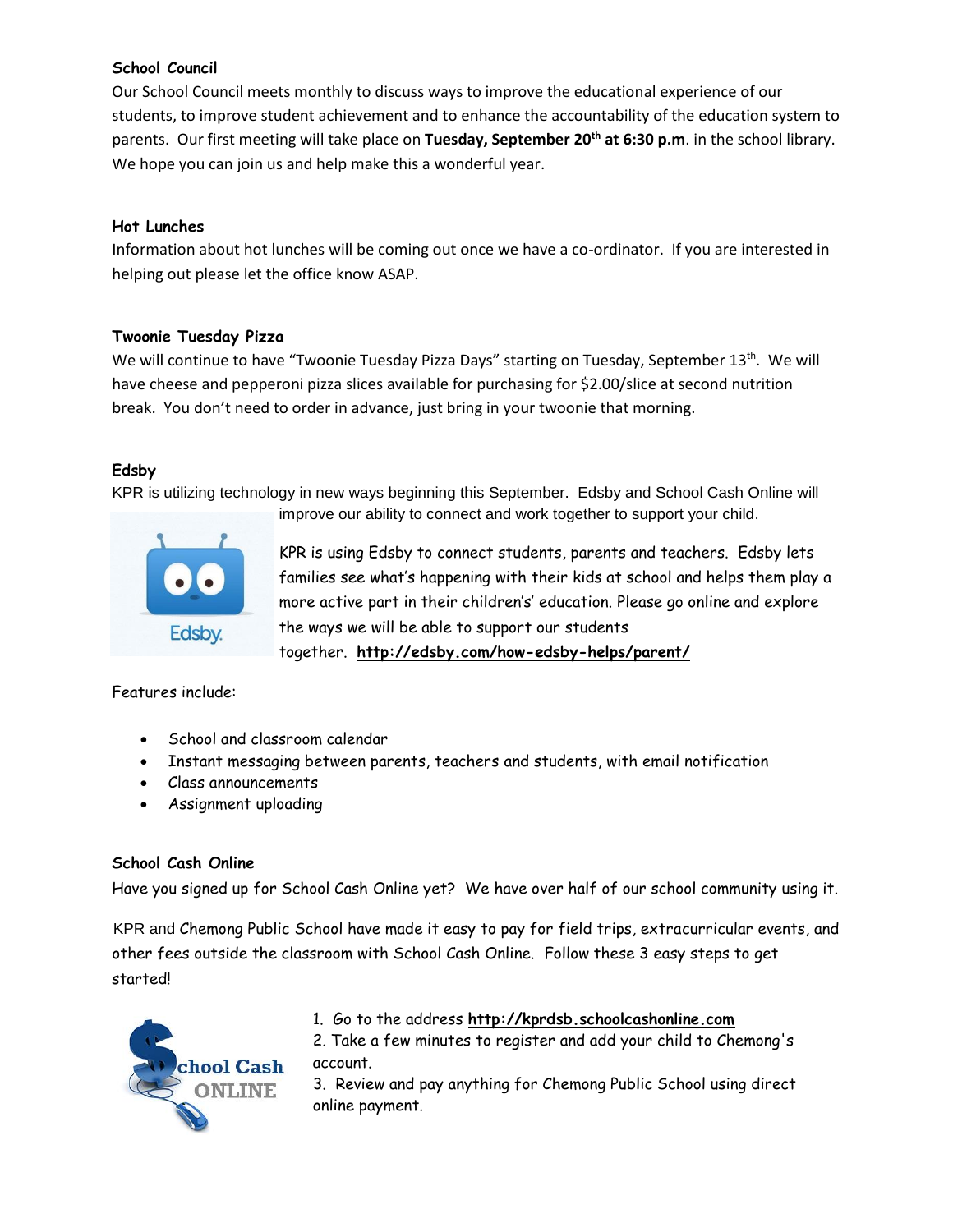Safe Arrival - If your child is going to be absent or late call Safe Arrival – 705-292-9594 ext 40 and leave a message including the name of child, teacher's name and absence information. For extended absences, call and leave details about the length of the absence. This is an answering machine and is available 24 hours a day.

- Messages are checked against absences after the morning attendance. If no messages are recorded, office staff will call to confirm.
- Safe Arrival will begin on Tuesday, September 8th.
- $\checkmark$  Arriving Late: Parents/guardians who bring students to school late after the start of the school day or pick up students early prior to dismissal are asked to come to the office to sign the child in/out.
- $\checkmark$  Alternate Plans: If your child is travelling home in a manner other than their normal pattern (i.e. walking to a friend's house, being picked up by a relative or parent of a friend), a note is required please. If we do not receive a note the child will be made to go home using their normal mode of transportation. Students are not allowed to go on a bus they are not assigned to.
- $\checkmark$  Medication at School If your child requires medication on a daily basis at school, in accordance with KPR's policy, a form must be filled out and the medication remains in the school office for administration. Please see office staff if this would apply to your child.
- $\checkmark$  Emergency Medical Plans if your child has a medical condition that the school needs to be aware of, please contact Rachelle Duffus (Vice-Principal). In these circumstances, an emergency response plan is created with the family and regularly reviewed with all school staff to ensure we understand how to appropriately respond in a medical emergency.
- $\checkmark$  Student Verification Forms are printed from the Trillium database used by the school. Please carefully review the information included.
	- Disregard/cross off any inaccurate previous school names
	- Health Card numbers are not recorded in the student database
	- The Immunization Record Information is not used (any issues with student immunization are handled directly by the local Health Unit)
	- Correct the information/change it as necessary (doing this in colour, or using a highlighter to identify changes is really helpful)
	- It is critical that the school have the most current information for emergency contacts, medical issues and custody status
	- **Please update/complete all pages of the Verification Form and return by Friday, September 9 th**
	- $\checkmark$  Volunteering at the school we continue to require a Criminal Background Check and Vulnerable Sector Screening. The documentation for this must be completed annually at the school. This is necessary for all volunteers who have direct and regular contact with students (including those accompanying us on school trips). PRC's requested by the detachment take up to two weeks to complete and sometimes longer during peak times such as the fall and spring. These checks would be current for one year following the time of completion.

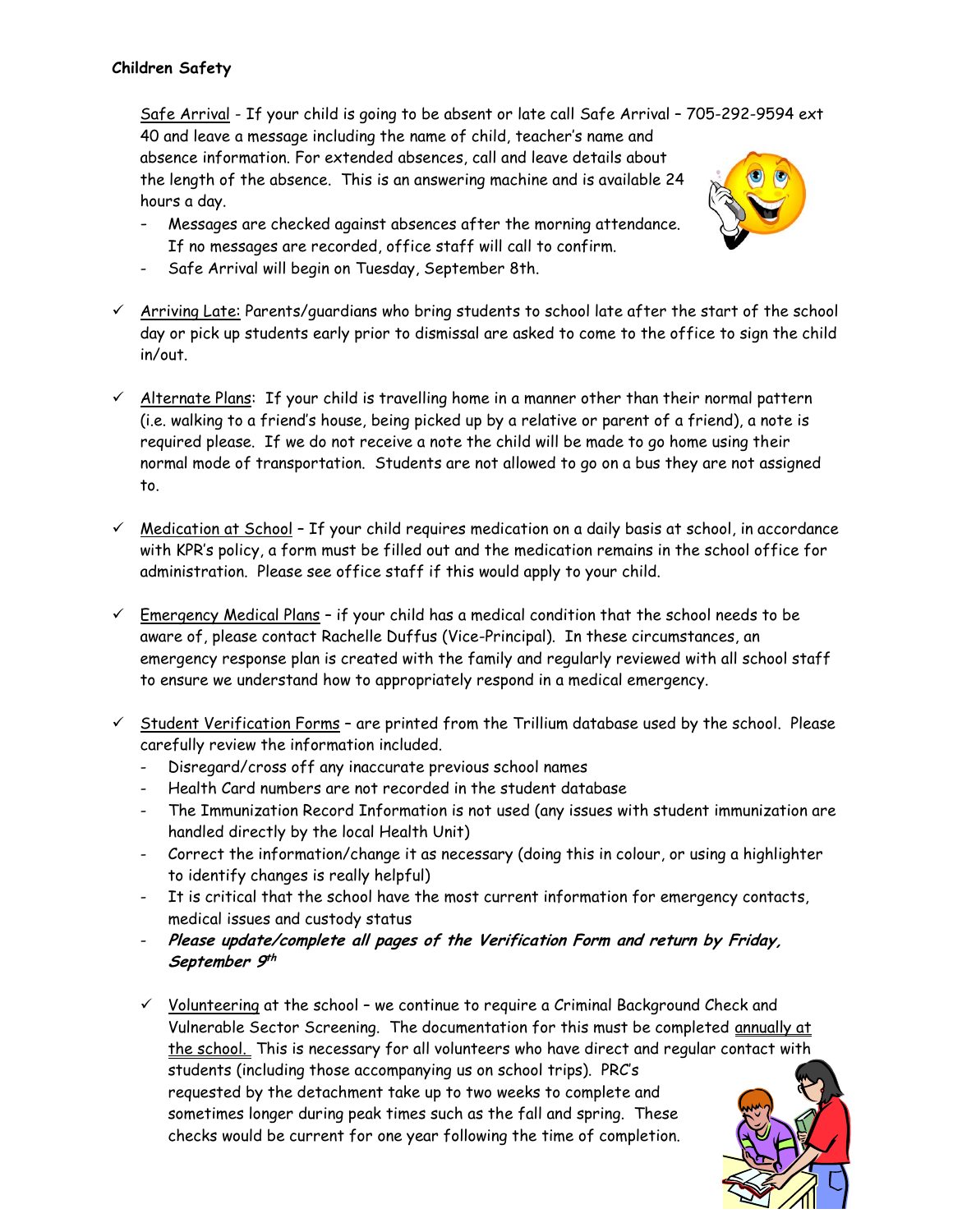#### **School Photo Days**



Again this year we are going with Edge Imaging, with Bryan Johnson as our photographer.

Photo Days are scheduled on **Wednesday, September 21** for JK – 8. Absentee/retake photos will be Wednesday, October 26.

**Safe Welcome Program** - In accordance to the Ministry of Education's Safe Welcome program, all school doors are locked during instructional time. Our front door has a video security system. The security system includes a camera and intercom, connected with the school offices. Parents and visitors will be "buzzed in" by office staff, who will release the door lock from inside. We would ask you to stand on the painted feet and follow the posted instructions.

We understand that this approach may cause some inconvenience; however, the safety of our students is our highest priority. The locked security systems will help to ensure the school office is aware of all visitors.

Walks in our School Community - As part of the Daily Physical Activity Program we often take students on walks in our school community. We ask for your permission for this in the Student

#### **Home to School Envelopes**

We have ordered more of the Home to School envelopes. If you need another box please send in a note or call the office and we will send home another box.



#### **Student Drop Off and Pick Up Location**

Parents are reminded that the school parking lot is not accessible for drop off/ pick up between



the entry and dismissal time periods of 8:25 - 8:55 a.m. and 2:30 - 3:15 p.m. due to the extensive number of buses.

When driving your child to school, parents are reminded to use the parking lot at the west side of the school or the library parking lot for student drop off and pick up.

Please do not stop in the crosswalk area or on either side of the street directly in front of the school to address student safety and alleviate traffic congestion concerns.

#### **Student Agendas**

Agendas are used in grades 2 through 8. The agenda is a good organizational tool for students and is also a good communication device between home and school.

We thank our School Council for helping to subsidize the cost of these planners. Each child is asked to pay \$6.00 or \$10.00 per family.

The agenda also contains a summary of the school rules as outlined in the School Code of Conduct. The Code of Conduct was developed by staff,

students and parents. A complete copy of the Code of Conduct is available in the office.

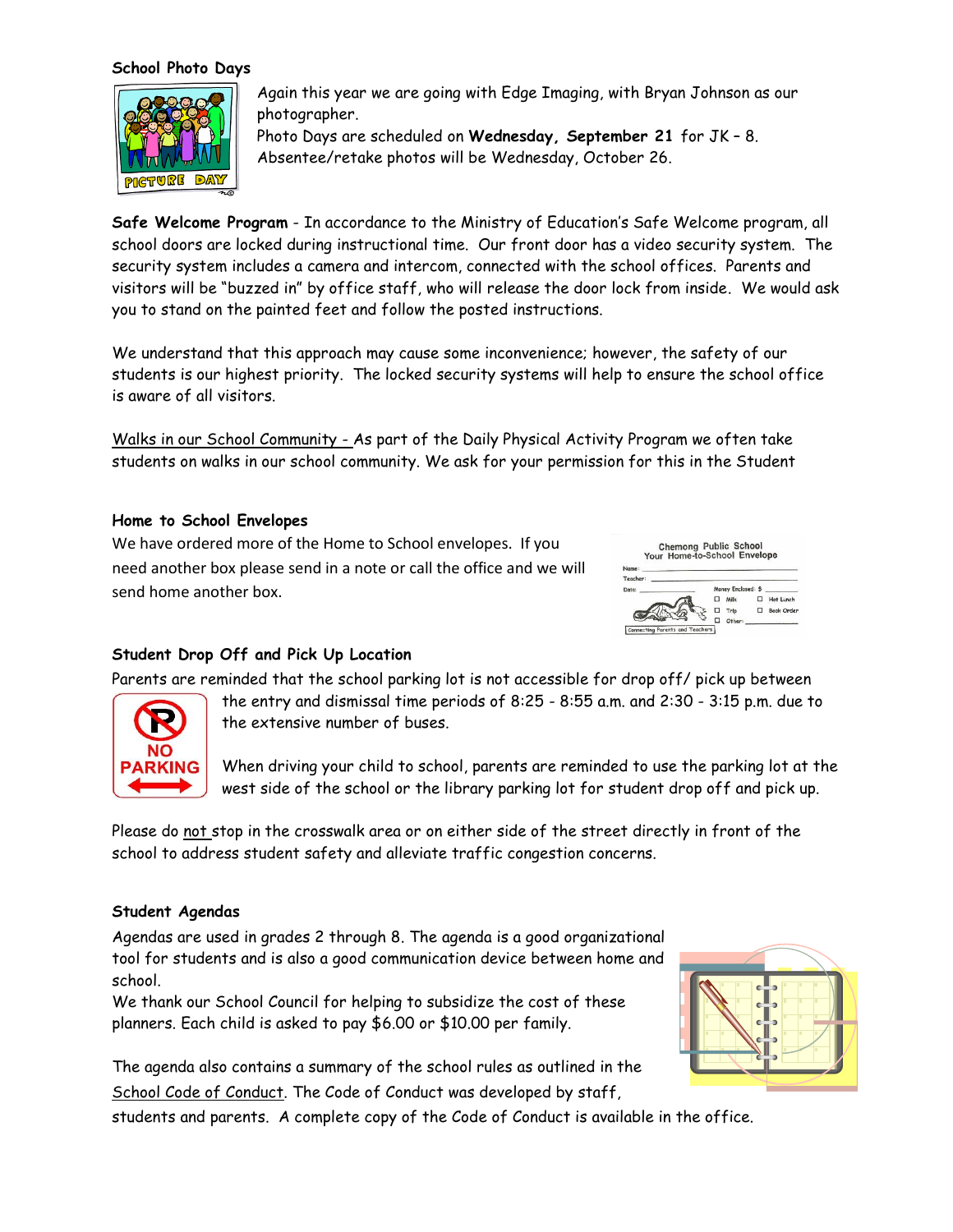#### **Personal Electronic Devices at Chemong PS**



The Kawartha Pine Ridge District School Board does have a policy regarding the use of personal electronic devices and cell phones. We have spent some time clarifying this at the school level in terms of how students will be able to use their own personal electronic devices as part of our school focus on technology and as a vehicle to access the Ontario Curriculum.

\*students need to have permission from a parent/guardian in order to

bring electronic devices such as iPods, cell phones, etc. to school. At times, these items can be incredibly expensive and families need to be aware of what their children are bringing to school.

\*students need to accept responsibility for maintaining the safety of their own devices and using them appropriately. The school cannot take responsibility for lost, misplaced or damaged items.

\*students need to use these items responsibly. We will be working with our students to understand what the safe and responsible use of technology looks like in the classroom, at home and in our community. If there are issues where the technology is not being used appropriately, families will be contacted and we will work together to solve the issue. If technology is not used appropriately it may be necessary for families and students to keep it at home.

\*during instructional times, these devices need to be powered down and stored in knapsacks in lockers or on the coat rack.

\*exceptions will be made to this when teachers specifically allow students to use their own personal electronic devices to complete assignments and curriculum work. The staff at Chemong really do realize the importance of technology as a tool to assist students in their learning and also realize that it can be a very engaging tool for many.

We would ask that families not use electronic devices to call students during the course of the school day. We would be happy to receive a message at the school office and either have your child return the call at a break time or deliver a message to your child.

#### **Bus Video Surveillance Use**

In accordance with School Board Policy, from time to time throughout the year, it may be deemed necessary to use video surveillance on any given school bus to monitor activity and ensure provision

of a safe environment for students. Only the Principal/Vice Principal, school bus company officials and Student Transportation Services of Central Ontario (STSCO) officials are permitted to view the video footage and the Principal/Vice Principal is ultimately in charge of discipline and activity on the bus, in the same way as they oversee activity at their school.



This notice is provided to you for your general information and will serve as formal notice should a system need to be placed on your child's bus during the 2015/16 school year. Any questions or comments may be directed to Student Transportation Services of Central Ontario - 748-5500.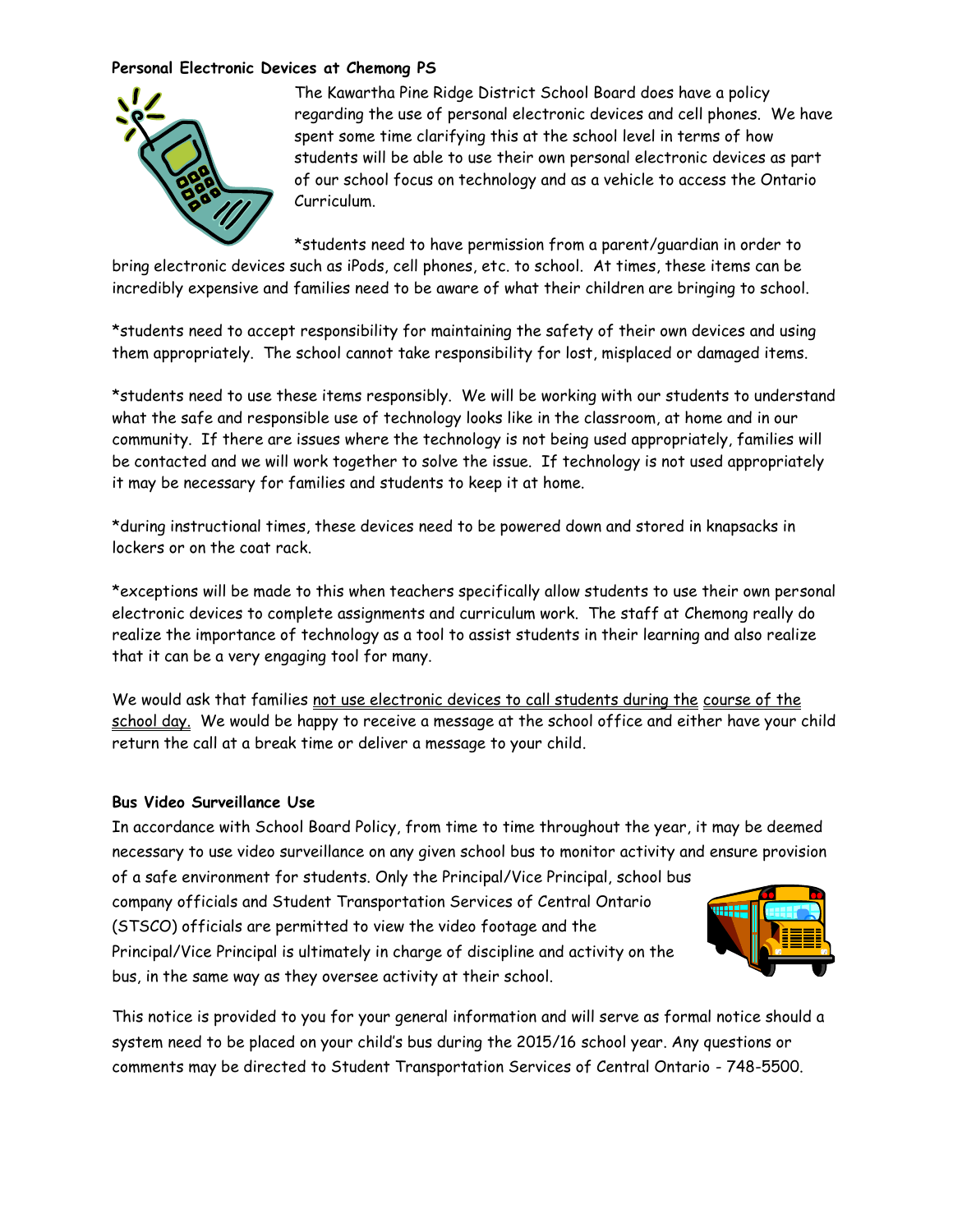#### **Student Transportation Services of Central Ontario**

Please remember that all inquiries about transportation are directed to STSCO

- \* www.stsco.ca
- \* 705-748-5500

This includes:

- Eligibility for busing
- Bus routes and stops
- Space Available Out of Boundary Requests
- Space Available Child Care and Custody Requests

No decisions about transportation are made at the school level.

|            | Company Contact Number        | Driver                                            | Route                  |
|------------|-------------------------------|---------------------------------------------------|------------------------|
| Century    | Phone 705-748-6301            | <b>Connie Ray</b>                                 | <b>753 TURTLE</b>      |
|            |                               | <b>Bernice Sarty</b>                              | <b>754 ELEPHANT</b>    |
|            |                               | Judy Caldeway                                     | 755 CAMEL              |
| <b>STC</b> | Phone 705-743-0166            | Cheryl Webster                                    | 756 MOUSE              |
|            |                               | <b>Lesley Provincial</b><br>(monitor Anne Boivin) | <b>757 DUCK</b>        |
|            |                               | Donna Moore                                       | 758 LADYBUG            |
|            |                               | Nicole Bunn                                       | <b>759 MONKEY</b>      |
|            |                               | <b>Carolyn Burley</b>                             | <b>760 BUTTERFLY</b>   |
|            |                               | <b>Bruce Woodfine</b><br>(Bob Williams)           | 761 ZEBRA              |
|            |                               | Louise Woodhouse                                  | <b>763 HUMMINGBIRD</b> |
|            | HAMILTON   Phone 705-652-6090 | Jenny Smith                                       | 750 RABBIT             |
|            |                               | Don Dunbar                                        | 751 CHICKEN            |

#### **Student Accident Insurance forms**

This insurance is not mandatory and the Board of Education receives no financial benefit through your participation. The forms are to be returned directly to the insurance company. Please do not return these forms to the school.